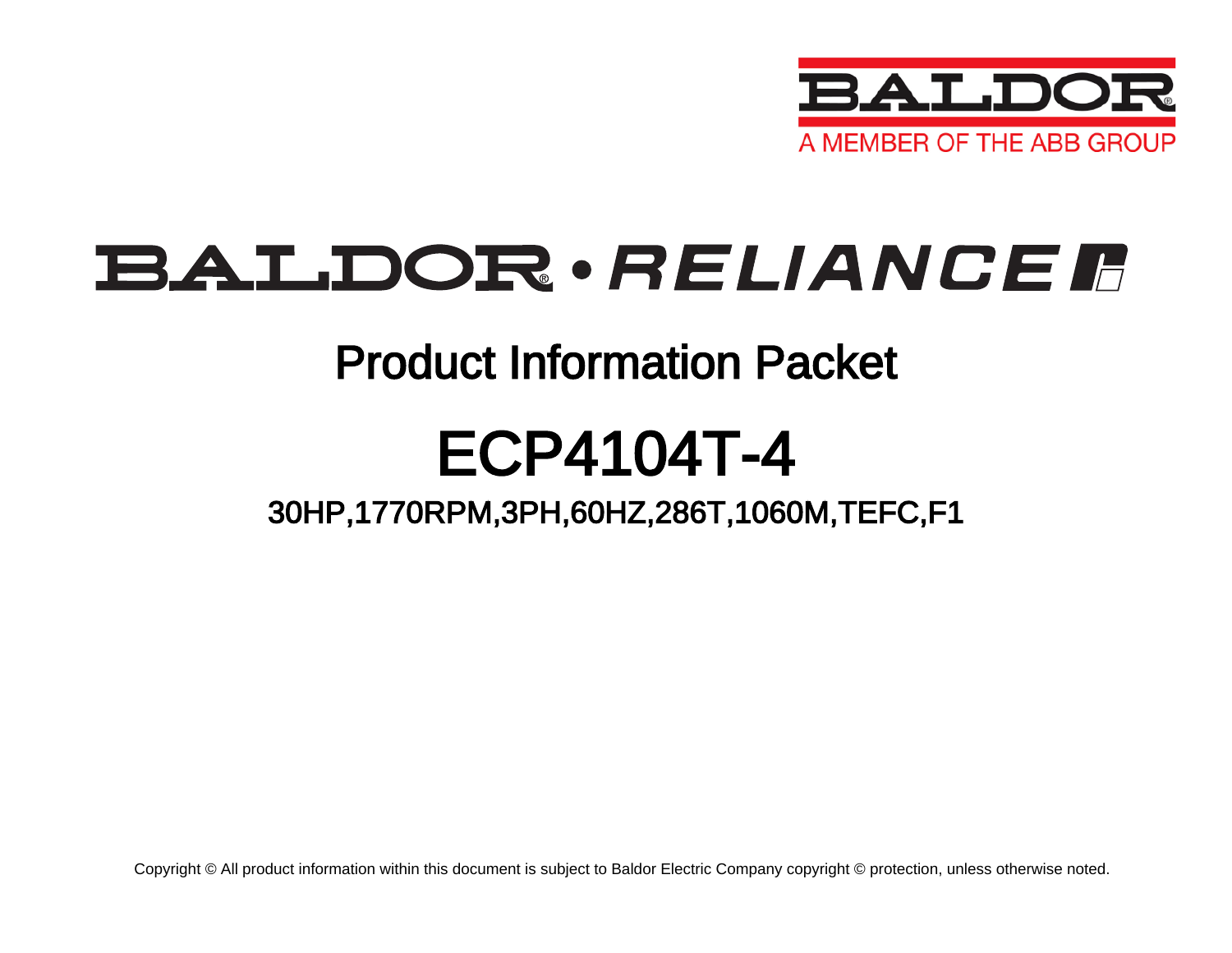#### BALDOR · RELIANCE F Product Information Packet: ECP4104T-4 - 30HP,1770RPM,3PH,60HZ,286T,1060M,TEFC,F1

| <b>Part Detail</b> |             |                  |                |             |          |                      |            |  |  |
|--------------------|-------------|------------------|----------------|-------------|----------|----------------------|------------|--|--|
| Revision:          | N           | Status:          | PRD/A          | Change #:   |          | Proprietary:         | No         |  |  |
| Type:              | <b>AC</b>   | Prod. Type:      | 1060M          | Elec. Spec: | 10WGX452 | CD Diagram:          | CD0006     |  |  |
| Enclosure:         | <b>TEFC</b> | Mfg Plant:       |                | Mech. Spec: | 10H292   | Layout:              | 10LYH292   |  |  |
| Frame:             | 286T        | Mounting:        | F <sub>1</sub> | Poles:      | 04       | <b>Created Date:</b> | 01-09-2013 |  |  |
| Base:              | <b>RG</b>   | <b>Rotation:</b> | R              | Insulation: |          | Eff. Date:           | 10-13-2015 |  |  |
| Leads:             | 3#10        |                  |                |             |          | <b>Replaced By:</b>  |            |  |  |
| Literature:        |             | Elec. Diagram:   |                |             |          |                      |            |  |  |

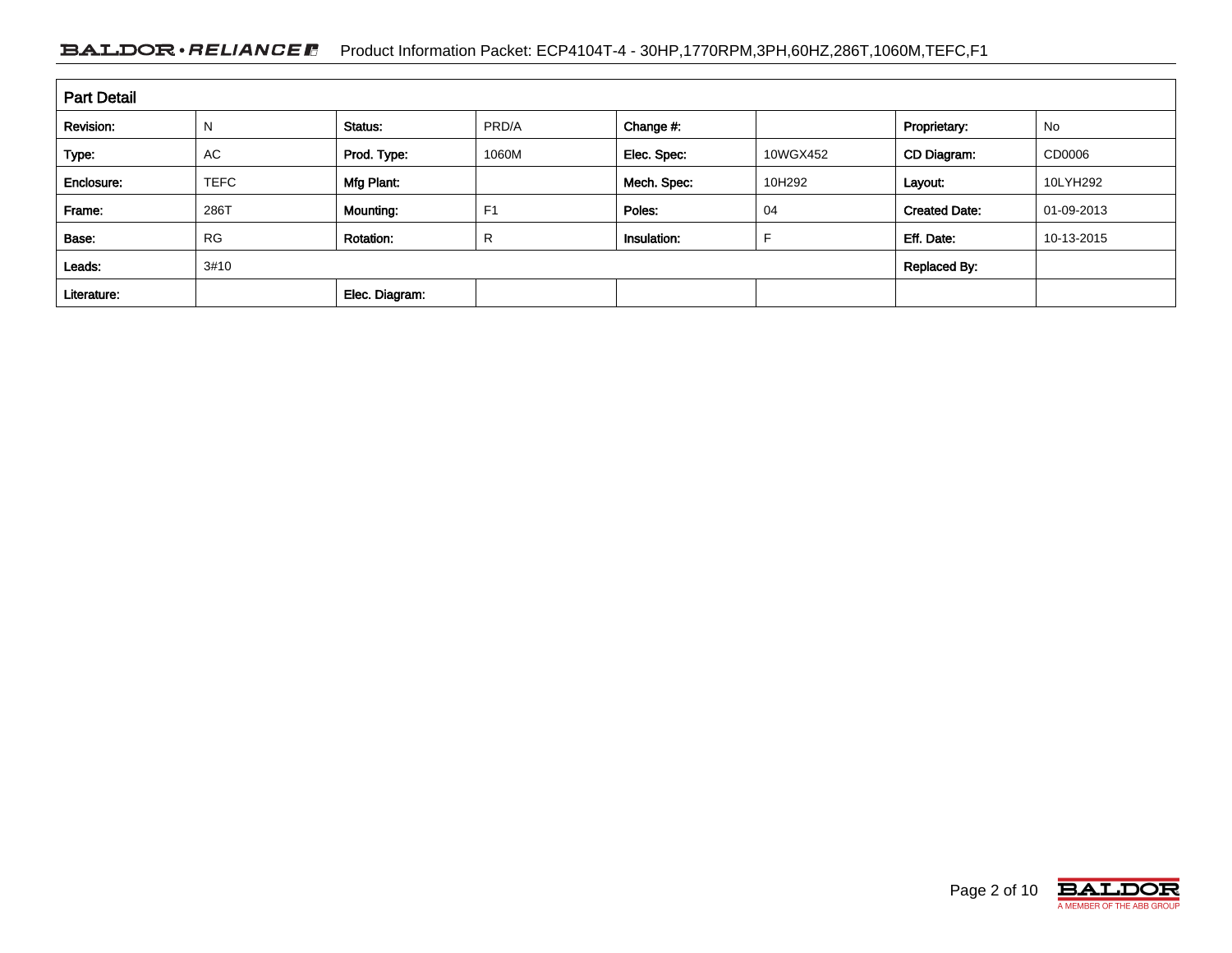#### BALDOR · RELIANCE F Product Information Packet: ECP4104T-4 - 30HP,1770RPM,3PH,60HZ,286T,1060M,TEFC,F1

| Nameplate NP3241  |                  |                               |                                     |                  |                           |                                                 |  |            |   |          |    |
|-------------------|------------------|-------------------------------|-------------------------------------|------------------|---------------------------|-------------------------------------------------|--|------------|---|----------|----|
| CAT.NO.           | ECP4104T-4       | P/N                           |                                     | <b>ENCLOSURE</b> | <b>TEFC</b>               |                                                 |  |            |   |          |    |
| SPEC.             | 10H292X452       | cc                            | 010A                                | <b>FRAME</b>     | 286T                      | S/N                                             |  |            |   |          |    |
| HP                | 30               | <b>CLASS</b>                  | F                                   | <b>HZ</b>        | 60                        | <b>DES</b><br>B                                 |  |            |   |          |    |
| <b>RPM</b>        | 1770             | <b>RPM MAX</b>                | 2700                                | PH               | <b>KVA-CODE</b><br>H<br>3 |                                                 |  |            |   |          |    |
| <b>VOLT</b>       | 460              | <b>MOTOR WEIGHT</b>           | 460                                 |                  |                           |                                                 |  |            |   |          |    |
| <b>AMP</b>        | 36               | SER.F.                        | 1.15                                | <b>PF</b>        | 83                        | <b>ODE BRG</b><br><b>DE BRG</b><br>6311<br>6311 |  |            |   |          |    |
| <b>RATING</b>     | 40C AMB-CONT     | <b>NEMA-NOM-EFF</b>           | <b>GREASE</b><br>POLYREX EM<br>94.1 |                  |                           |                                                 |  |            |   |          |    |
|                   |                  |                               |                                     |                  |                           |                                                 |  |            |   |          |    |
|                   |                  | <b>PWM</b><br><b>INV.TYPE</b> |                                     |                  |                           |                                                 |  |            |   |          |    |
| <b>TEMP CODE</b>  | T <sub>3</sub> C | <b>INVERTER-TEMP-CODE</b>     | 180                                 |                  |                           |                                                 |  |            |   |          |    |
| $TEMP =$          | 160              | CHP FR                        | 60                                  | CHP TO           | 90                        |                                                 |  |            |   |          |    |
| <b>CT HZ FROM</b> | 0.8              | CT HZ TO                      | 60                                  |                  |                           |                                                 |  |            |   |          |    |
| <b>HTR-VOLTS</b>  |                  | <b>HTR-AMPS</b>               |                                     | <b>HTR-WATTS</b> |                           | <b>MAX. SPACE HEATER TEMP.</b>                  |  | VT HZ FROM | O | VT HZ TO | 60 |

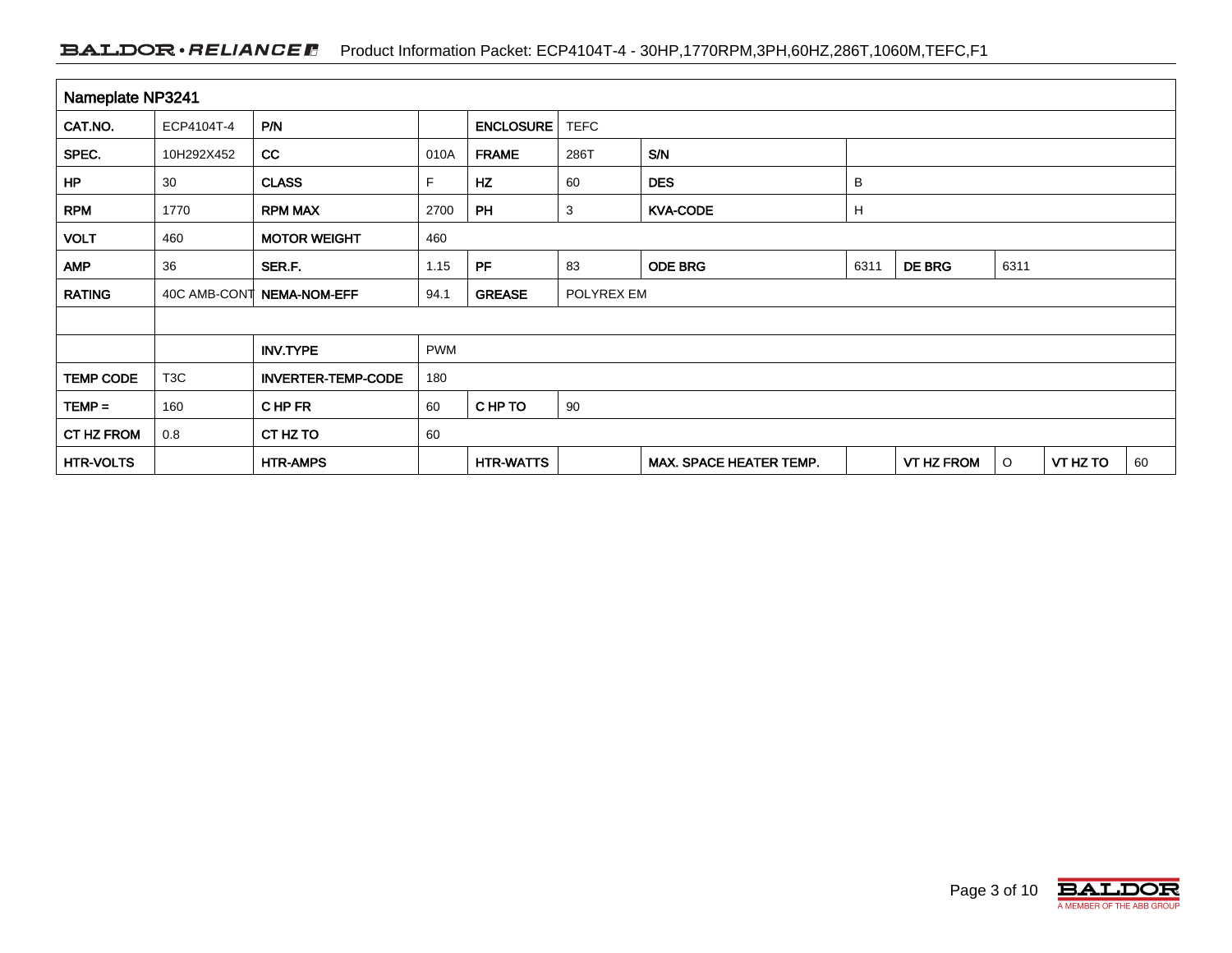| <b>Parts List</b>  |                                            |          |  |  |  |  |  |
|--------------------|--------------------------------------------|----------|--|--|--|--|--|
| <b>Part Number</b> | Description                                | Quantity |  |  |  |  |  |
| SA256691           | SA 10H292X452                              | 1.000 EA |  |  |  |  |  |
| RA243479           | RA 10H292X452                              | 1.000 EA |  |  |  |  |  |
| 09FN5001C02SP      | EXTERNAL FAN, PLASTIC                      | 1.000 EA |  |  |  |  |  |
| 10CB1000A09E       | CONDUIT BOX, MACH W/E-COAT                 | 1.000 EA |  |  |  |  |  |
| 09GS1010           | GASKET, DWG, LEADWIRE SEPERATOR            | 1.000 EA |  |  |  |  |  |
| 10XN3118K16        | 5/16-18 X 1" GRADE #5, STL, ZINC PLATE     | 4.000 EA |  |  |  |  |  |
| HW1001A31          | LOCKWASHER 5/16, ZINC PLT.591 OD, .319 I   | 4.000 EA |  |  |  |  |  |
| 10CB1503A01P       | CONDUIT BOX LIPPED LID, MACH W/EPXY PRMR   | 1.000 EA |  |  |  |  |  |
| WD1000B16          | T&B CX70TN TERMINAL                        | 1.000 EA |  |  |  |  |  |
| 10XN2520K06        | 1/4-20 X 3/8" HX HD SCREWGRADE 5, ZINC P   | 1.000 EA |  |  |  |  |  |
| HW1001A25          | LOCKWASHER 1/4, ZINC PLT .493 OD, .255 I   | 1.000 EA |  |  |  |  |  |
| 10XN3816K28        | 3/8-16 X 1.75 HEX HD CAP SCREW, GRADE 5    | 4.000 EA |  |  |  |  |  |
| HW1001A38          | LOCKWASHER 3/8, ZINC PLT .688 OD, .382 I   | 4.000 EA |  |  |  |  |  |
| HA4017A11          | 1/8 X 2.75 GREASE EXT (F/S)                | 1.000 EA |  |  |  |  |  |
| HA4017A03          | .125 X 1.75 GREASE EXT (F/S)               | 1.000 EA |  |  |  |  |  |
| HW4019A01          | PIPE COUPLING 1/8 NPT, STEEL, ZINC COATING | 1.000 EA |  |  |  |  |  |
| HW4600B40          | V-RING SLINGER 2.000 X 2.680 X 0.280       | 1.000 EA |  |  |  |  |  |
| HW5100A13          | W4627-047 WVY WSHER                        | 1.000 EA |  |  |  |  |  |
| HW4500A20          | 1/8NPT SL PIPE PLUG                        | 1.000 EA |  |  |  |  |  |
| 10XN3118K40        | 5/16-18 X 2.50" HEX HD, GRADE 5            | 4.000 EA |  |  |  |  |  |
| 10FH1007E          | FAN COVER, CAST W/E-COATING                | 1.000 EA |  |  |  |  |  |
| 10EP1110A47E       | PU ENDPLATE, MACH W/E-COAT                 | 1.000 EA |  |  |  |  |  |
| 10XN3816K28        | 3/8-16 X 1.75 HEX HD CAP SCREW, GRADE 5    | 4.000 EA |  |  |  |  |  |
| HW1001A38          | LOCKWASHER 3/8, ZINC PLT .688 OD, .382 I   | 4.000 EA |  |  |  |  |  |

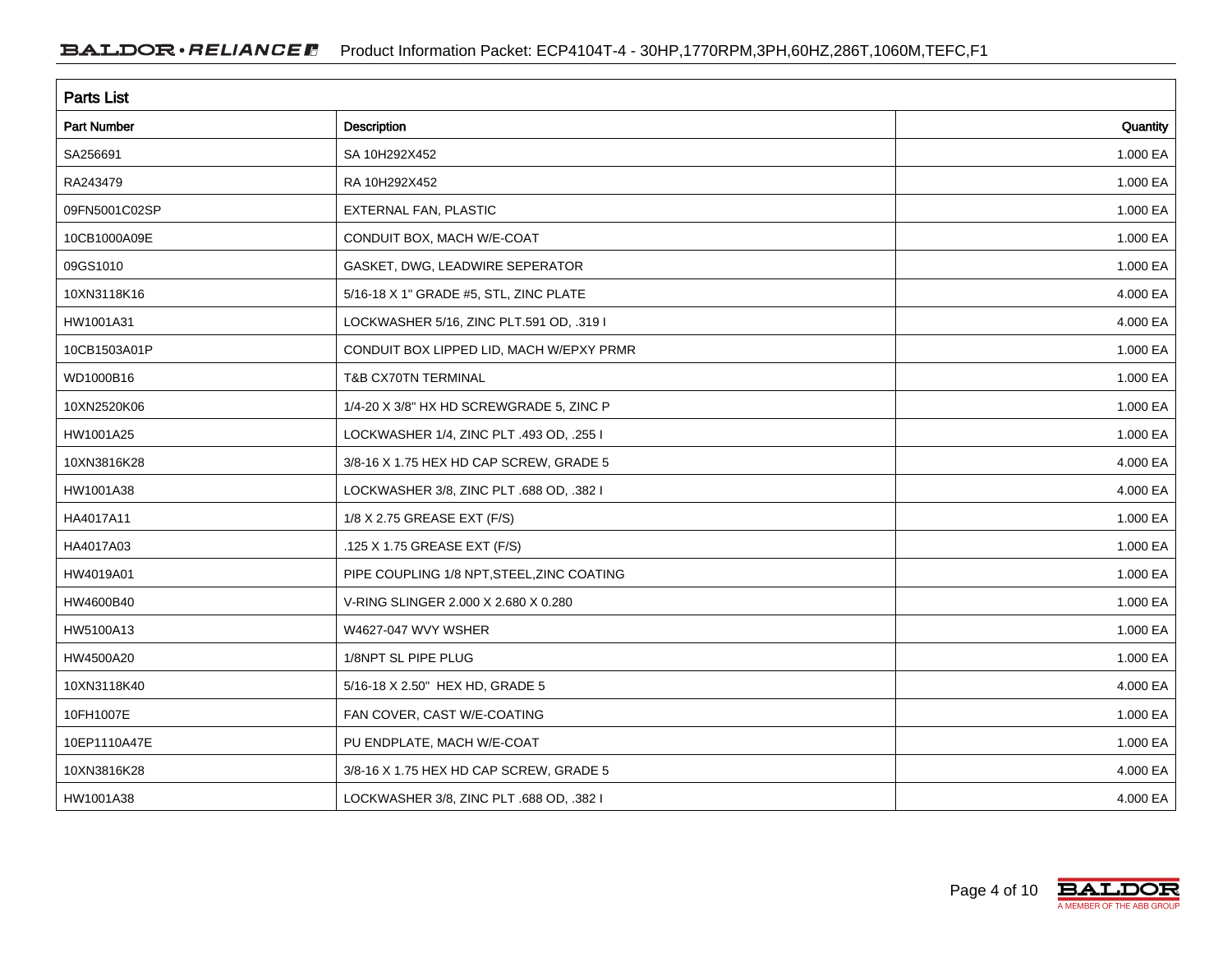| Parts List (continued) |                                          |          |  |  |  |  |  |
|------------------------|------------------------------------------|----------|--|--|--|--|--|
| <b>Part Number</b>     | Description                              | Quantity |  |  |  |  |  |
| HW4500A20              | 1/8NPT SL PIPE PLUG                      | 1.000 EA |  |  |  |  |  |
| HW4600B40              | V-RING SLINGER 2.000 X 2.680 X 0.280     | 1.000 EA |  |  |  |  |  |
| 10XN3118K40            | 5/16-18 X 2.50" HEX HD, GRADE 5          | 4.000 EA |  |  |  |  |  |
| 10XN3118K20            | 5/16-18 X 1 1/4 GRADE 5 STEEL ZC PLATED  | 3.000 EA |  |  |  |  |  |
| HW1001A31              | LOCKWASHER 5/16, ZINC PLT.591 OD, .319 I | 3.000 EA |  |  |  |  |  |
| 14GS1003               | GASKET CONDUIT BOX LID, NEOP             | 1.000 EA |  |  |  |  |  |
| 10XN2520K16            | 1/4-20 X 1" HX HD SCRW GRADE 5, ZINC P   | 4.000 EA |  |  |  |  |  |
| HW1001A25              | LOCKWASHER 1/4, ZINC PLT .493 OD, .255 I | 4.000 EA |  |  |  |  |  |
| HW2501H29              | KEY, 1/2 SQ X 3.375                      | 1.000 EA |  |  |  |  |  |
| MJ5001A27              | 32220KN GRAY SEALER *MIN BUY 4 QTS=1GAL  | 0.031 QT |  |  |  |  |  |
| MJ5001A14              | DYNAPRO SEAL, CP MOTORS VC#2508050 (603  | 0.033 EA |  |  |  |  |  |
| MJ5002A01              | SILICON RUBBER SEALANT, 732CL 10.3 OZ TU | 0.025 EA |  |  |  |  |  |
| LB1115N                | LABEL, LIFTING DEVICE (ON ROLLS)         | 1.000 EA |  |  |  |  |  |
| 10EP1110A44GE6         | FREP, MACH W/E-COAT & MG1025N19          | 1.000 EA |  |  |  |  |  |
| MN416A01               | TAG-INSTAL-MAINT no wire (1200/bx) 11/14 | 1.000 EA |  |  |  |  |  |
| HA4051A00              | PLASTIC CAP FOR GREASE FITTING           | 1.000 EA |  |  |  |  |  |
| HW4500A21              | 1618BALEMITE FITTING 825 UNIVERSAL       | 1.000 EA |  |  |  |  |  |
| HW4500A17              | 317400 ALEMITE GREASE RELIEF             | 1.000 EA |  |  |  |  |  |
| HA4054                 | SHORT T-DRAIN FITTING, .125" N.P.T.      | 1.000 EA |  |  |  |  |  |
| MJ1000A75              | GREASE, POLYREX EM EXXON (USe 4824-15A)  | 0.130 LB |  |  |  |  |  |
| HA4051A00              | PLASTIC CAP FOR GREASE FITTING           | 1.000 EA |  |  |  |  |  |
| HW4500A17              | 317400 ALEMITE GREASE RELIEF             | 1.000 EA |  |  |  |  |  |
| HW4500A03              | GREASE FITTING, .125 NPT 1610(ALEMITE) 8 | 1.000 EA |  |  |  |  |  |
| HA4054                 | SHORT T-DRAIN FITTING, .125" N.P.T.      | 1.000 EA |  |  |  |  |  |

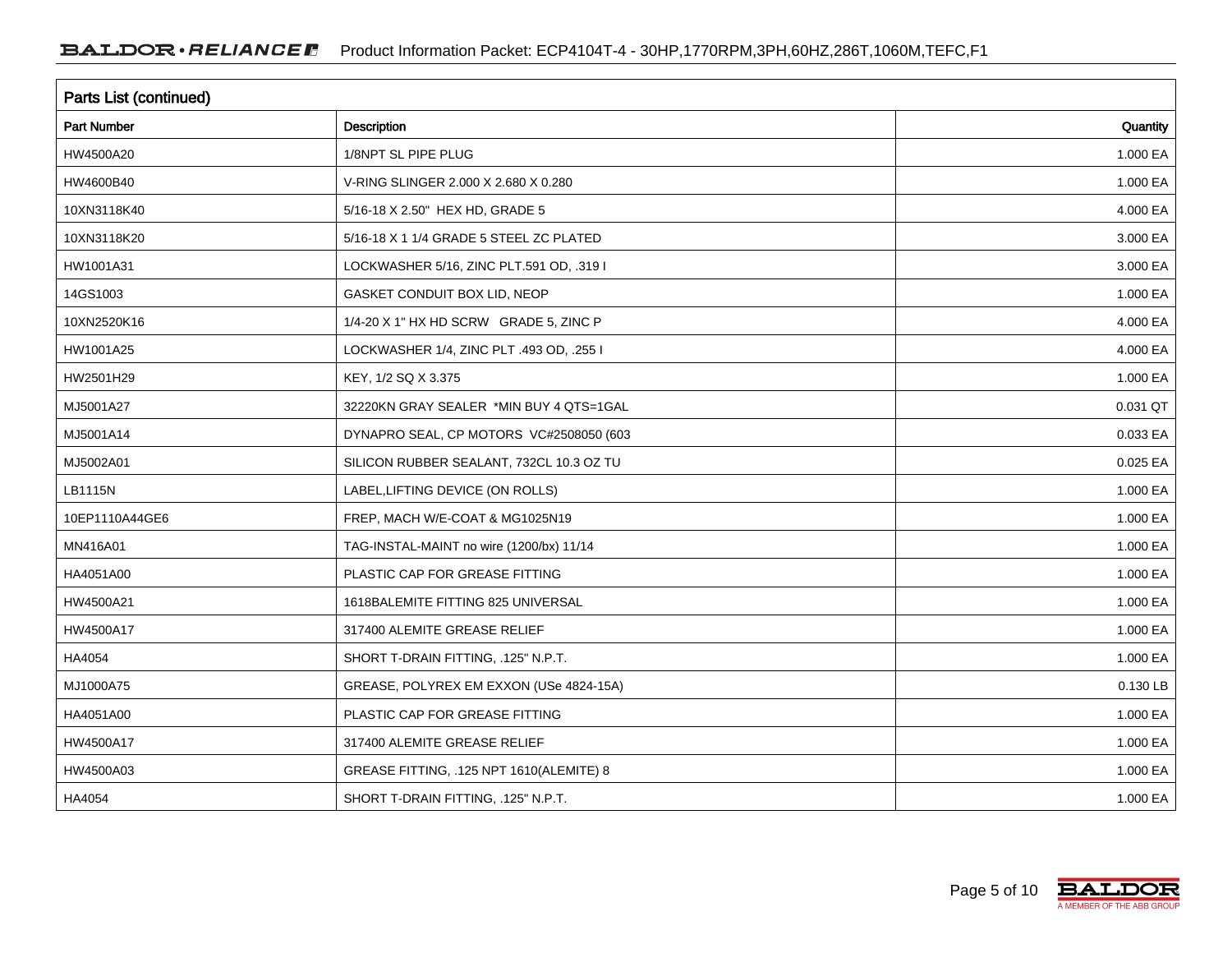| HW2500A25   | WOODRUFF KEY USA #1008 #BLOW CARBON STEE | 1.000 EA |
|-------------|------------------------------------------|----------|
| 51XB1214A20 | 12-14X1.25 HXWSSLD SERTYB                | 1.000 EA |
| MG1025N19   | PAINT, 778.50 WILKO, RELIANCE ELEC GREEN | 0.070 GA |
| 85XU0407S04 | 4X1/4 U DRIVE PIN STAINLESS              | 2.000 EA |
| LB1119N     | <b>WARNING LABEL</b>                     | 1.000 EA |
| LC0006      | <b>CONNECTION LABEL</b>                  | 1.000 EA |
| NP3241      | SS SUPER-E INV UL CSA-EEV PREM CC        | 1.000 EA |
| 10PA1000    | PACKAGING GROUP COMBINED PRINT PK1023A06 | 1.000 EA |
| LB1449      | DIV-2/NEC WARNING LABEL                  | 1.000 EA |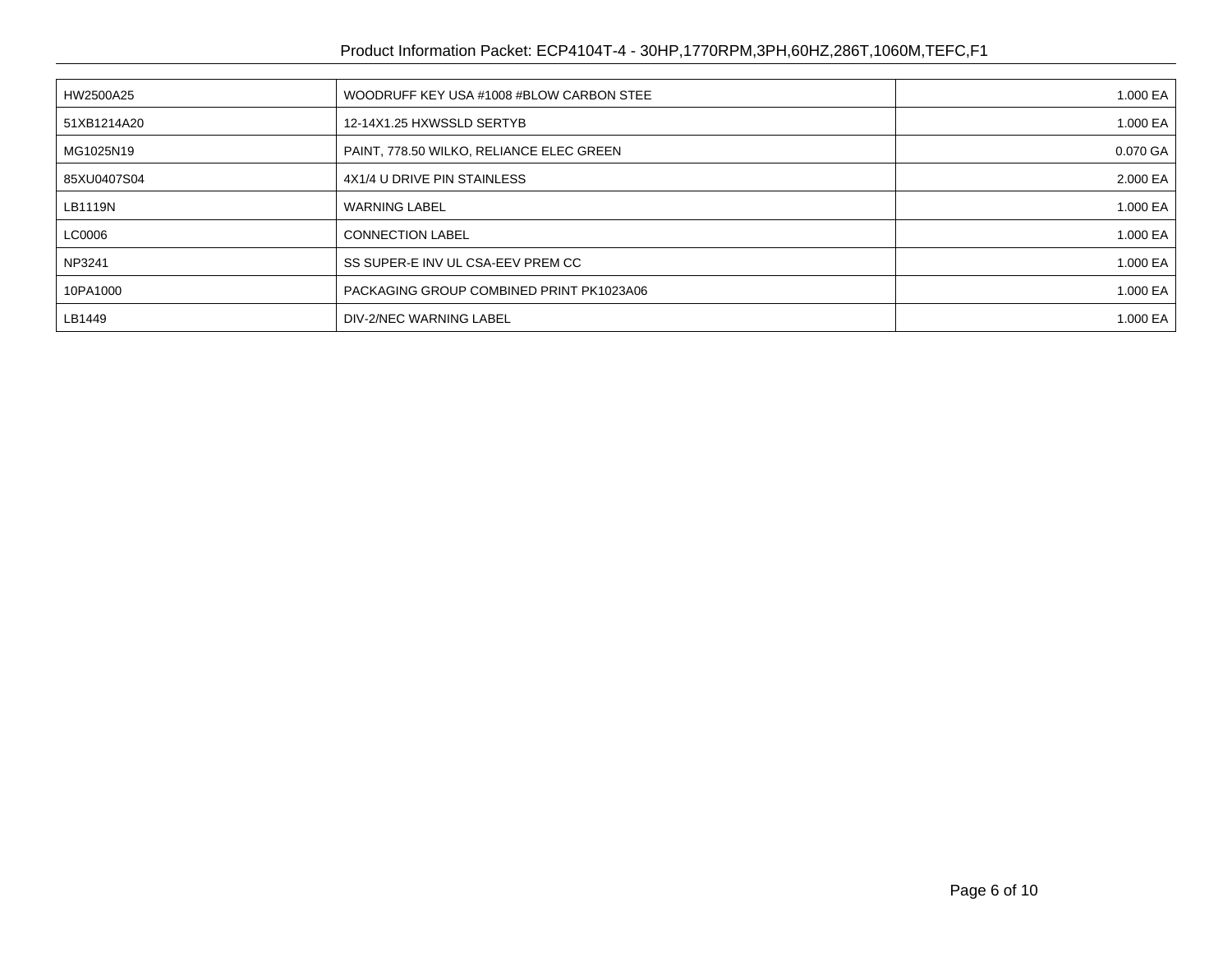#### **AC Induction Motor Performance Data**

Record # 47183 - Typical performance - not guaranteed values

| <b>Winding: 10WGX452-R047</b> |                |                 | <b>Type: 1060M</b>                    |                            | <b>Enclosure: TEFC</b>                   |  |  |
|-------------------------------|----------------|-----------------|---------------------------------------|----------------------------|------------------------------------------|--|--|
|                               | Nameplate Data |                 | 460 V, 60 Hz:<br>Single Voltage Motor |                            |                                          |  |  |
| Rated Output (HP)             |                | 30              | Full Load Torque                      | 89 LB-FT                   |                                          |  |  |
| <b>Volts</b>                  |                | 460             |                                       | <b>Start Configuration</b> | direct on line                           |  |  |
| Full Load Amps                |                | 36              |                                       | <b>Breakdown Torque</b>    | 284 LB-FT                                |  |  |
| R.P.M.                        |                | 1770            |                                       |                            | 135 LB-FT                                |  |  |
| Ηz                            | 60             | 3<br>Phase      |                                       | Locked-rotor Torque        | 154 LB-FT                                |  |  |
| <b>NEMA Design Code</b><br>B  |                | <b>KVA Code</b> | H                                     | <b>Starting Current</b>    | 246 A                                    |  |  |
| Service Factor (S.F.)         | 1.15           |                 |                                       | No-load Current            | 16 A                                     |  |  |
| NEMA Nom. Eff.<br>94.1        |                | Power Factor    | 83                                    | Line-line Res. @ 25°C      | $0.228\ \Omega$                          |  |  |
| Rating - Duty                 |                | 40C AMB-CONT    |                                       | Temp. Rise @ Rated Load    | $55^{\circ}$ C                           |  |  |
| S.F. Amps                     |                |                 |                                       |                            | Temp. Rise @ S.F. Load<br>$67^{\circ}$ C |  |  |
|                               |                |                 | Rotor inertia                         | 4.77 LB-FT2                |                                          |  |  |

#### Load Characteristics 460 V, 60 Hz, 30 HP

| % of Rated Load | 25   | 50   | 75   | 100  | 125  | 150  | S.F. |
|-----------------|------|------|------|------|------|------|------|
| Power Factor    | 44   | 66   | 75   | 83   | 83   | 83   | 83   |
| Efficiency      | 90.7 | 93.8 | 94.4 | 94.3 | 93.8 | 93.1 | 94   |
| Speed           | 1794 | 1788 | 1782 | 1775 | 1768 | 1759 | 1771 |
| Line amperes    | 18   | 23   | 30   | 36   | 45   | 54   | 41.4 |

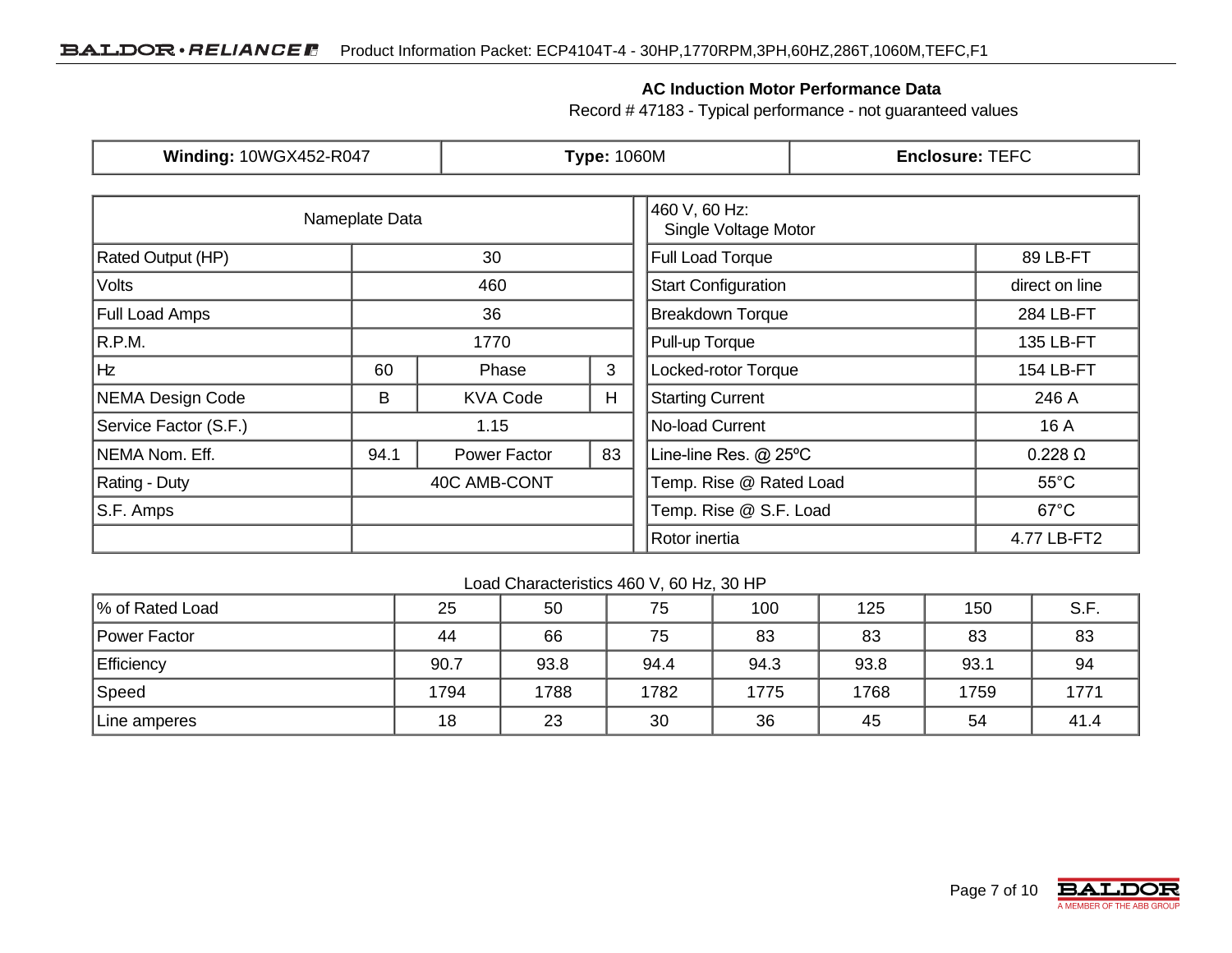

Performance Graph at 460V, 60Hz, 30.0HP Typical performance - Not guaranteed values

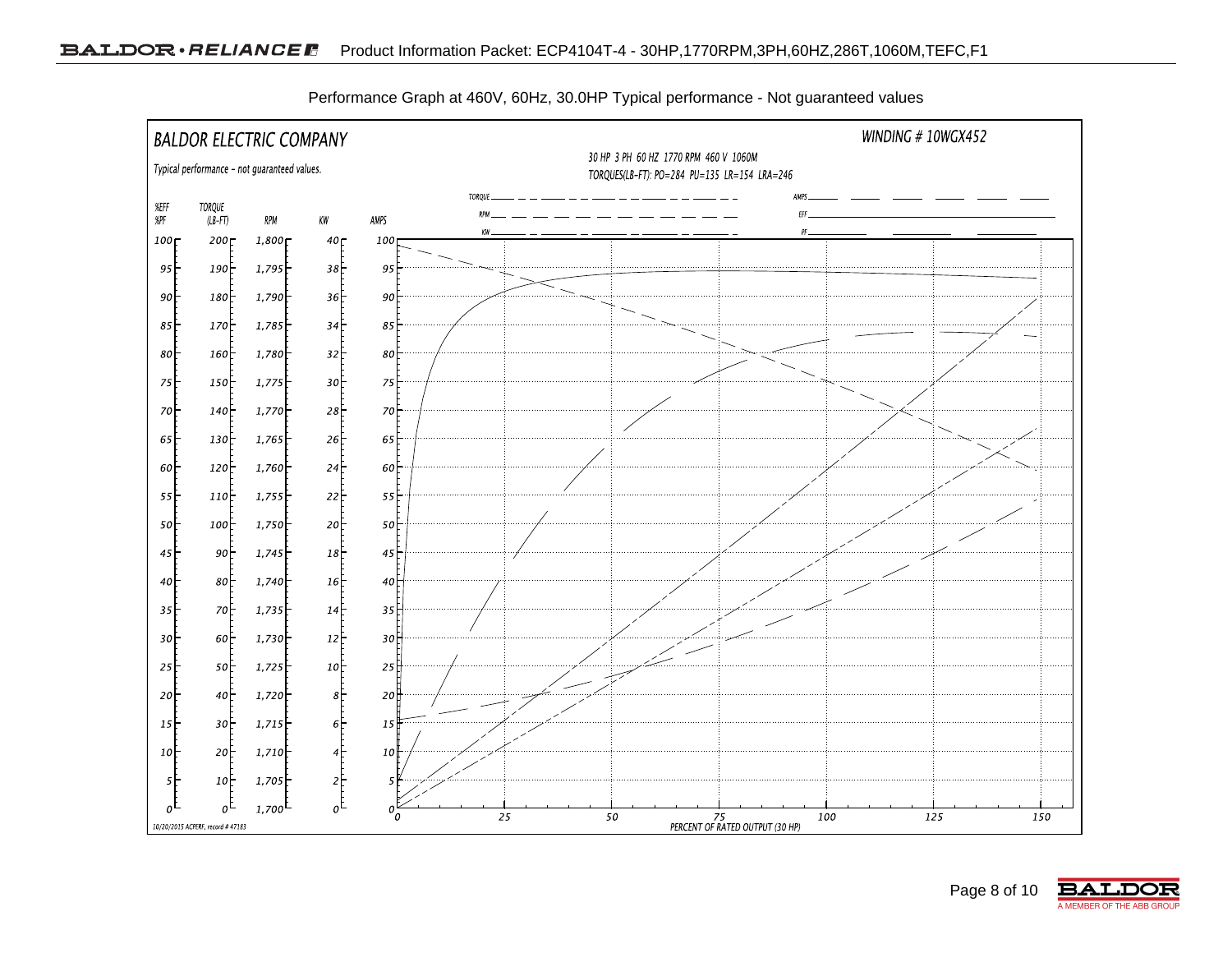